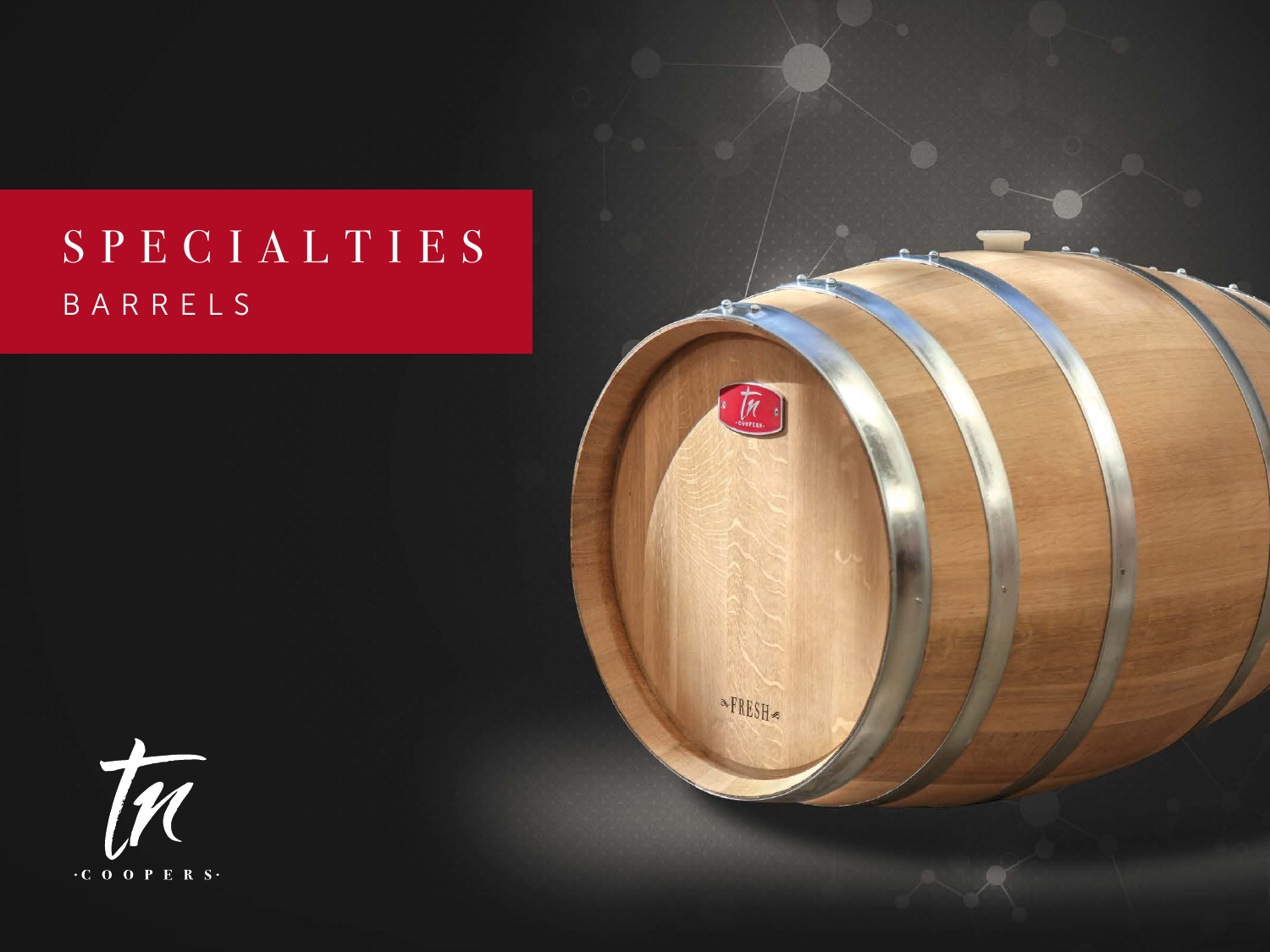# **WELCOME TO OUR SPECIALTIES LINE**

### Various barrels that cultivate unique

aromas. From this origin, you will discover wines that flourish with distinctive sweet notes, fruits and floral aromas, while with others you will discover intense and complex results.

We invite you to discover a new world of aromas and flavors.

Thanks to our exclusive technology of convection toasting in barrels, we have applied specific styles of toast and prolonged times, all of which, in combination with our woods, achieve unique organoleptic profiles for your wines.



LENGA from Patagonia

**CONVECTION** MT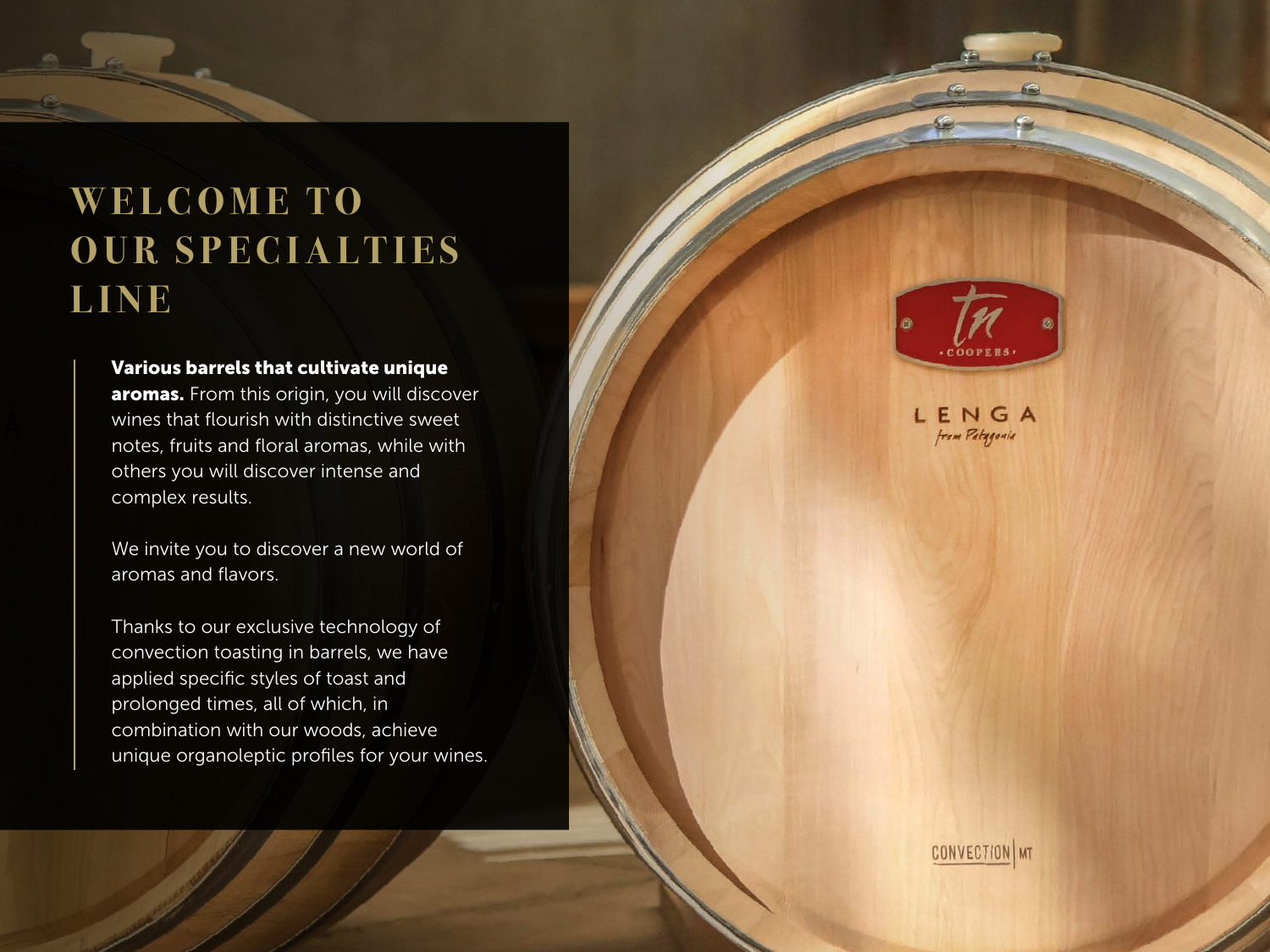## SPECIALTIES BARRELS

## **TRADITIONAL WOODS**

### $\in$  GRACE  $\in$

Our Grace barrel presents unique characteristics that are highly aromatic and of great structure for wines. This toast is by far the one with the highest concentration of vanillin, but by being so rich in other aromatic compounds such as eugenol and guaiac, its overall perception is sweetness with balanced aromas and flavors due to the lighter toast.

In the mouth, it is without doubt one of the most profound, bringing both structure and length to the wines. Long aging times are optimal to obtain highly complex wines.

## $\mathbb{R}$ FRESH $\mathbb{R}$

We apply an exclusive style of delicate toast at low temperature and prolonged times, which allows us to obtain silky and elegant tannins. The results deliver wines that enhance the fresh fruit bouquet and improve the length, structure and long finish in the mouth, without giving toast notes. This toast reaches freshness in its wholeness.

It gives very good results in short fermentation and aging, as well as longer aging periods. This is the toast with the highest yield of total phenols. Our Fresh barrel is the perfect candidate for delicate varieties, or to emphasize variety, but still provides both structure and complexity.

## $\triangle$ REVOLUTION

### *(American Oak) (French Oak) (American Oak)*

Revolution is a barrel that delivers an explosion of aromas, intense in all its forms, especially in the mouth. In terms of aromas, we get a high yield of chocolate, cocoa, coffee and spices, an explosion of aromas, very well-balanced with the natural fruit characteristics of the variety.

In the mouth, the content of toast, coffee and smoke flavors is high, integrating with the fruit, creating a complex wine. The Revolution barrel gives a powerful bouquet with a good structure of tannins and a very long aromatic persistence.

### $\mathcal{L}$ ELEVATION

### *(French Oak)*

This is without a doubt one of the most intense barrels both in aromas and flavors.

The aroma is both complex and of high potency, due to its high vanilla, chocolate and toast expression, which brilliantly combines with the wine variety's natural fruit characteristics.

In the mouth, it displays many layers of flavor in which toasted notes and black coffee stand out. Its texture is mild and flavorful, producing a gentle bouquet.

Elevation is an ideal barrel to make an intense wine.



 $\rightarrow$  Elevation  $\rightarrow$  Control



 $\rightarrow$  Grace  $\rightarrow$  Control



 $\rightarrow$  Fresh  $\rightarrow$  Control



 $\rightarrow$  Revolution  $\rightarrow$  Control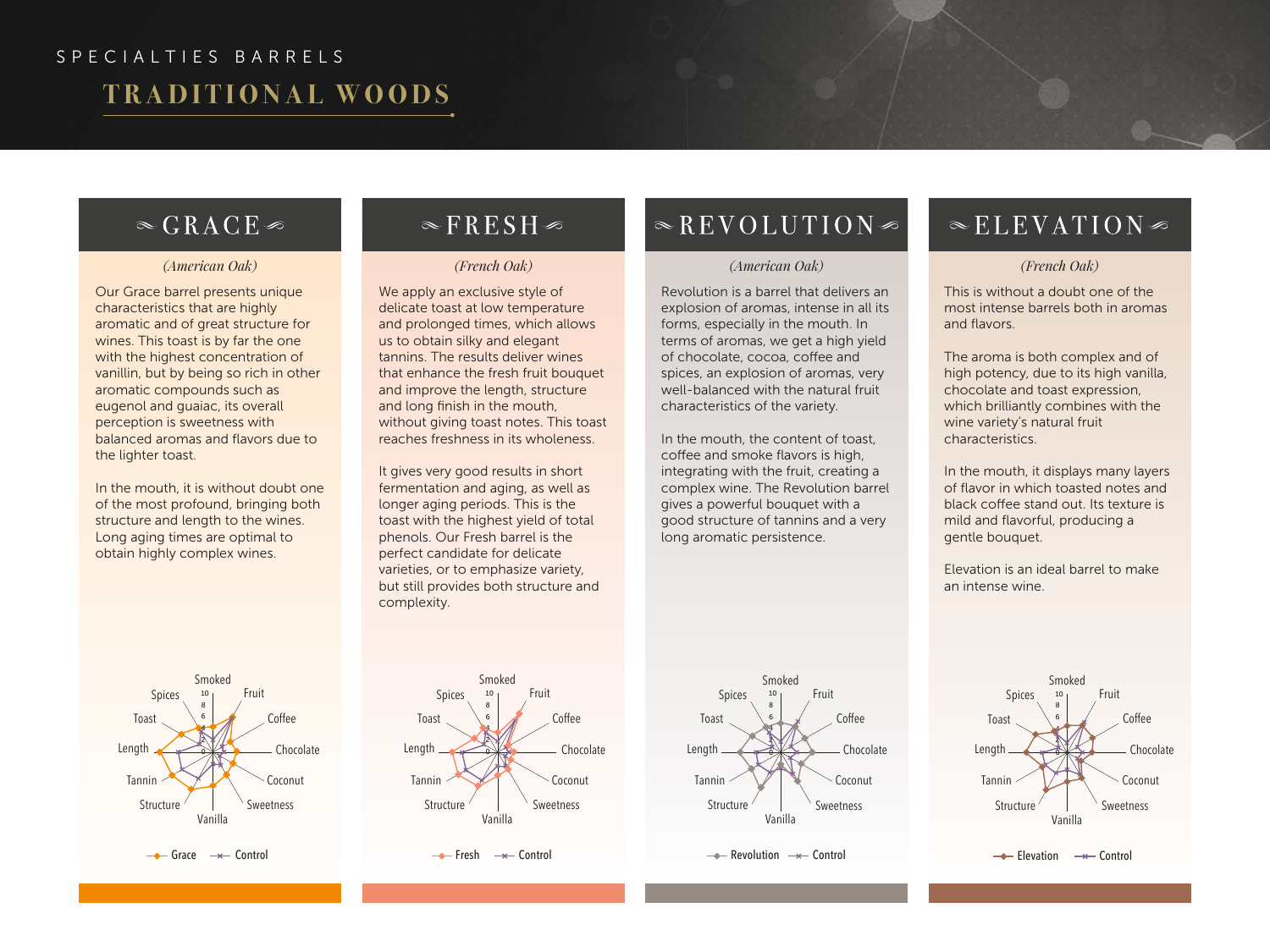# SPECIALTIES BARRELS **EXOTIC WOODS**

### $\alpha$  ACACIA

We have carefully extracted the faithful aromas and flavors of the acacia by applying an exclusive system of light toast.

In the nose, the cocoa, chocolate and toast aromas provide complexity, while in the mouth, they deliver both structure and persistence, producing a wine that is fuller and with a longer finish, with pleasant toast and smoke notes.



 $\rightarrow$  Acacia  $\rightarrow$  Control

### $\in$  LENGA  $\in$

Submerged in the terra australis, we find Patagonia, known by its majestic geographic contrasts and its incomparable natural settings. It is here where Lenga is born, a species that represents the Andean Patagonian forests. Depending on its growing place, it may reach over 30 meters high with a diameter of more than 1 meter. Lenga wood is obtained under sustainable forest exploitation in Chile, with an FSC certificate.

Its use in the aging of wines and spirits provides unique characteristics, obtaining an aromatic profile which enhances the red fruit, sweet notes, cedar notes and light toast notes. Vanillin and eugenol are the main aromatic compounds. Enhancing the midpalate, Lenga provides volume, as fruity and floral notes reappear. Its low level of astringency and mild delicate tannins are worth highlighting. In spirits, it provides a delicate pale pink color and reinforces honey and smoke flavors.

Recommended usage: Short to medium aging periods (6 to 9 months)



 $\rightarrow$  Convection MT  $\rightarrow$  Long Convection MT  $\rightarrow$  Control